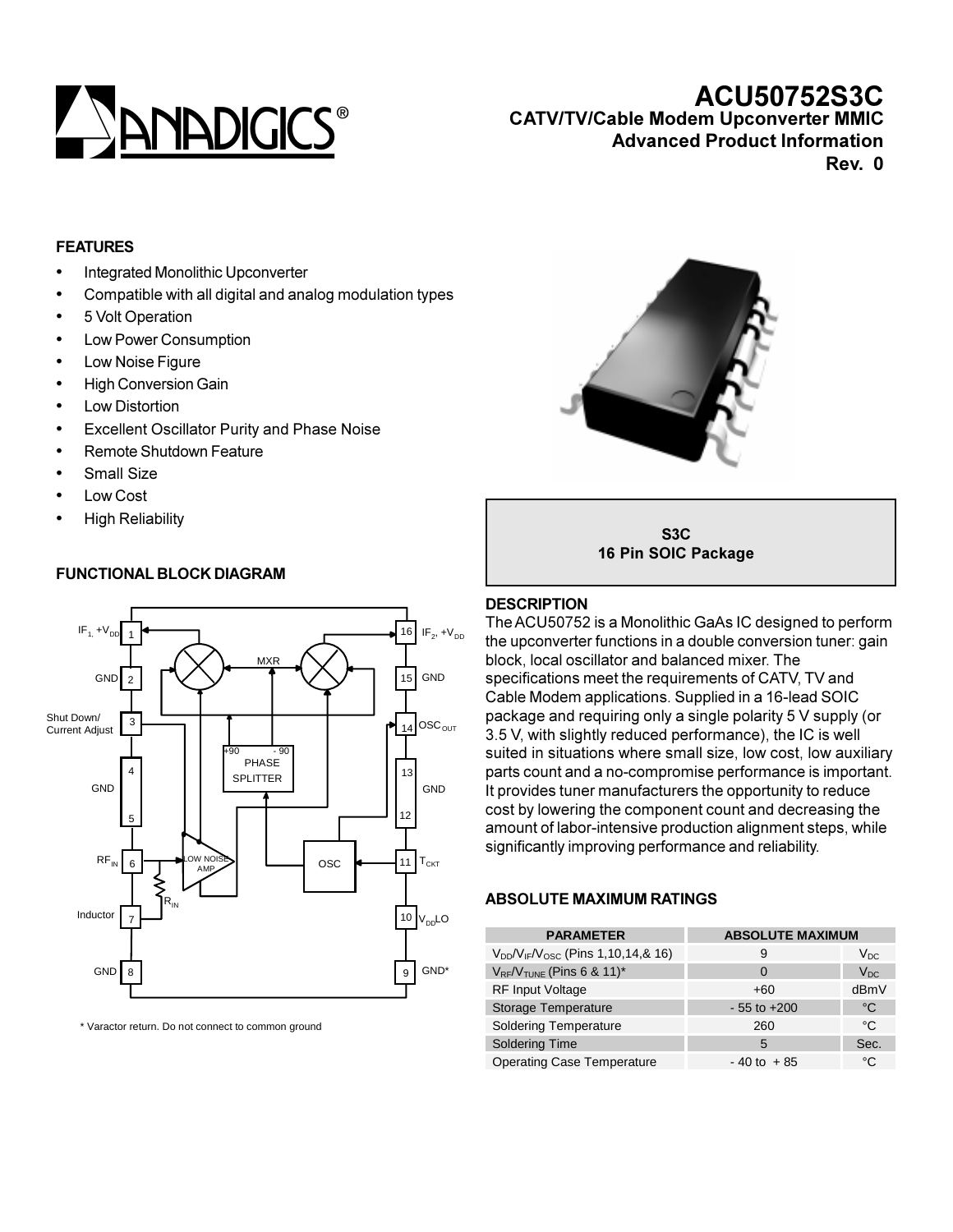## **ACU50752S3C**

## **OPERATING RANGES**

| <b>PARAMETER</b>         | MIN. | <b>TYPICAL</b> | MAX. | <b>UNITS</b> |
|--------------------------|------|----------------|------|--------------|
| Frequency                |      |                |      |              |
| RF                       | 50   |                | 860  |              |
| IF                       | 900  |                | 1200 | <b>MHz</b>   |
| LO                       | 950  |                | 2060 |              |
| <b>V<sub>TUNE</sub></b>  | 1.5  |                | 27   | Volts        |
| <b>V</b> <sub>DDIF</sub> | 4.75 | 5              | 5.25 | Volts        |
| V <sub>DDLO</sub>        | 4.75 | 5              | 5.25 | Volts        |
| <b>I</b> <sub>DDIF</sub> |      | 58             | 80   | mA           |
| <b>I</b> <sub>DDLO</sub> |      | 60             | 80   | mA           |



#### NOTES:

|         | $=$ | Printed inductor                                                     |
|---------|-----|----------------------------------------------------------------------|
| RG      | $=$ | Gain control/impedance match resistor (240 $\Omega$ for 8 dB gain)   |
| RI      | $=$ | Current adjust resistor (2.7 $\Omega$ for 60 mA mixer current)       |
| $\star$ | $=$ | Apply -2V DC for shutdown, $0 <$ VDC $<$ 0.3 for 60 mA mixer current |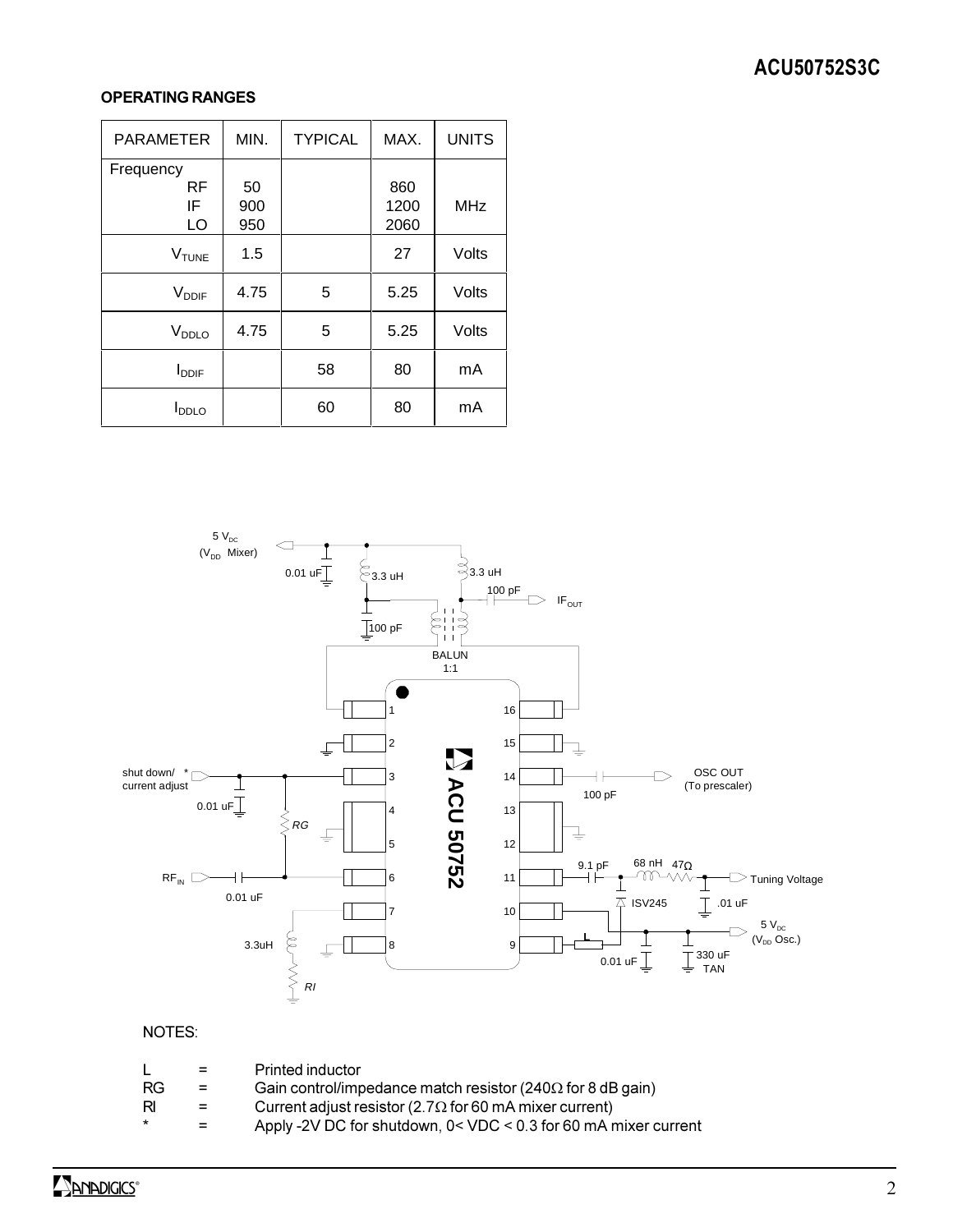## **ACU50752S3C**

#### **ELECTRICAL SPECIFICATIONS**

(Packaged Unit, T<sub>A</sub> = 25°C, V<sub>DDIF</sub>/V, V<sub>DDLO</sub> =+ 5V, RF = 50 to 860 MHz, IF = 1170 MHz)

| <b>PARAMETER</b>                       | MIN.  | TYP.  | MAX.                     | <b>UNIT</b> |
|----------------------------------------|-------|-------|--------------------------|-------------|
| Conversion Gain <sup>1</sup>           | 5.0   | 8.0   |                          | dB          |
| Gain Flatness <sup>1</sup>             |       | 1.0   |                          | dB          |
| SSB Noise Figure <sup>1</sup>          |       | 6.5   | 8.0                      | dB          |
| $\text{CSO}^2$                         |       | $-60$ | $-57$                    | dBc         |
| CTB <sup>2</sup>                       |       | $-60$ | $-57$                    | dBc         |
| Cross Modulation <sup>3</sup>          |       | $-62$ | $-60$                    | dBc         |
| 2-Tone 2nd Order Input IP <sup>4</sup> |       | 40    |                          | dBm         |
| 2-Tone 3rd Order Input IP <sup>4</sup> |       | 18    | -                        | dBm         |
| LO Phase Noise <sup>5</sup>            | -     | $-84$ | $-81$                    | dBc/Hz      |
| <b>LO Power to Prescaler</b>           | $-10$ | $-5$  |                          | dBm         |
| LO to RF Leakage                       |       | $-22$ |                          | dBm         |
| LO to IF Leakage                       |       | $-24$ |                          | dBm         |
| <b>RF</b> to IF Isolation              | 40    | 50    | $\overline{\phantom{0}}$ | dB          |
| Tuning Voltage <sup>1</sup>            | 1.0   |       | 22                       | V           |
| Shutdown Voltage(Pin 3)                |       | $-2$  |                          | V           |
| V <sub>DDIF</sub>                      | 4.75  | 5.0   | 5.25                     | V           |
| V <sub>DDLO</sub>                      | 4.75  | 5.0   | 5.25                     | V           |
| <b>I</b> <sub>DDIF</sub>               |       | 58    | 80                       | mA          |
| <b>I</b> <sub>DDLO</sub>               |       | 60    | 80                       | mA          |
| <b>Power Consumption</b>               |       | 600   | 800                      | mW          |

Notes:

1. As measured in ANADIGICS test fixture

2. 128 Channels @ + 7 dBmV

3. 128 Channels, 99 % Modulation @ 15 KHz

4. Two tones @ -15 dBm each

5. At 10 KHz offset